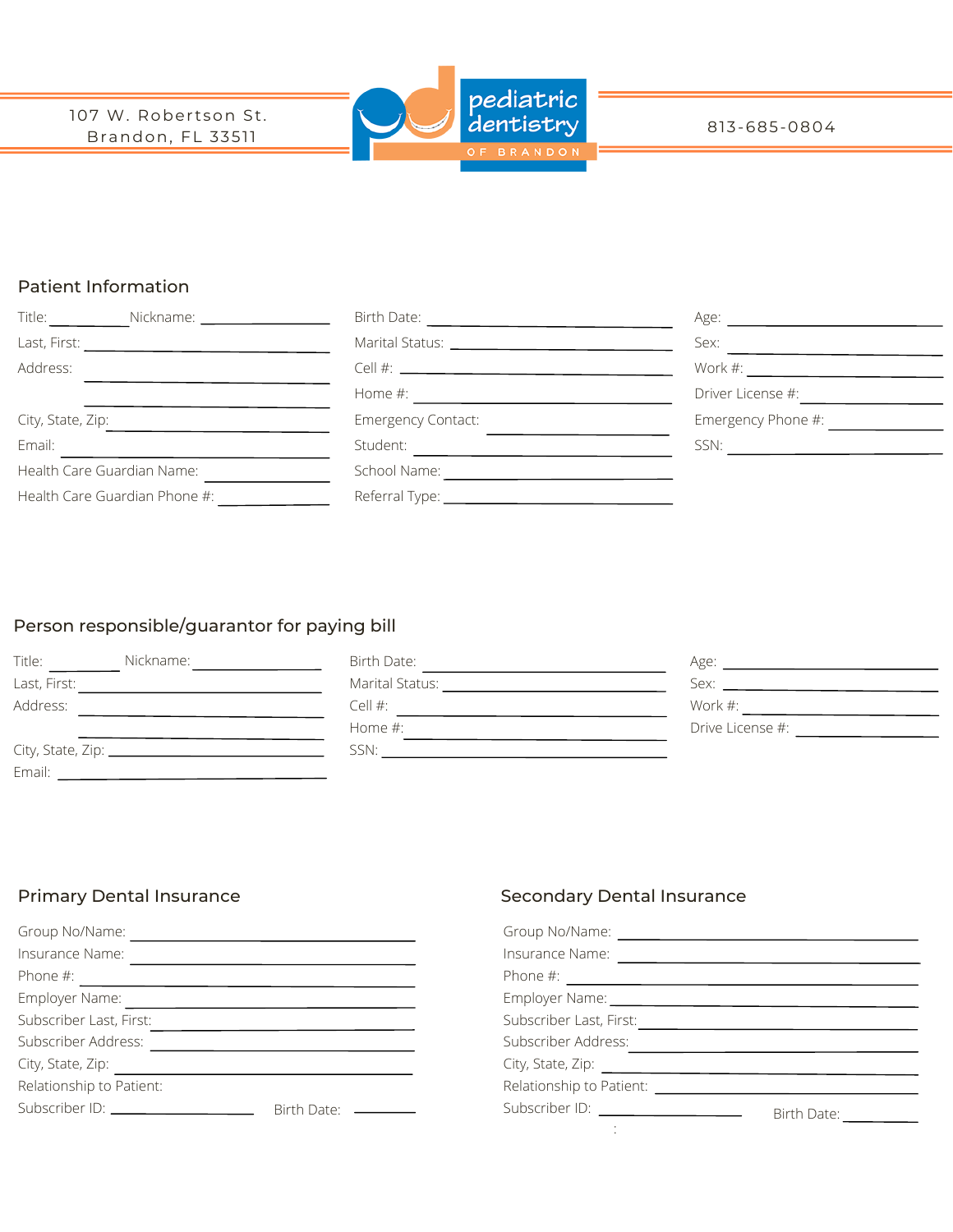107 W. Robertson St. Brandon, FL 33511



813-685-0804

# Patient Medical Information Please circle YES or NO

Latex Rubber Epinephrine

Local Anesthetics

Y N Y N Y N Y N

#### Allergic To: Circle Y or N

- Y N Any known Allergies **Match Communist Communist Communist Communist Communist Communist Communist Communist Communist Communist Communist Communist Communist Communist Communist Communist Communist Communist Communist Commu**
- Y N Aspirin
- Y N Penicillin
- Y N Codeine
- Y N Erythromycin

#### Circle Y or N

| Y  | $\overline{N}$          | Abnormal/Excessive Bleeding         | Y | $\mathsf{N}$ | Congenital Heart Defect    | Y N |   | Kidney Di  |
|----|-------------------------|-------------------------------------|---|--------------|----------------------------|-----|---|------------|
| Y  | $\mathsf{N}$            | Acid Reflux/GERD                    | Y | N            | Delayed Development        | Y   | N | Leukemia   |
|    | Y N                     | ADD/ADHD                            | Y | N            | Dementia/Alzheimers        | Y   | N | Liver Dise |
|    | Y N                     | AIDS/HIV Infection                  | Y | N            | Diabetes Type 1            | Y   | N | Low Bloor  |
| Y  | $\overline{N}$          | Alcohol/Drug Abuse                  | Y | N            | Diabeted Type 2            | Y   | N | Lupus      |
| Y  | -N                      | Angina/Chest Pain                   | Y | $\mathsf{N}$ | Downs Syndrome             | Y   | N | Mental He  |
| Y  | $\overline{\mathsf{N}}$ | Anemia                              | Y | $\mathsf{N}$ | <b>Eating Disorders</b>    | Y   | N | Mitral Val |
| Y  | $\overline{N}$          | Antibiotic Premedication            | Y | N            | Epilepsy/Seizures          | Y.  | N | MTHFR D    |
| Y. | $\overline{N}$          | Anxiety                             | Y | N            | Failure to Thrive          | Y   | N | Radiation  |
|    | Y N                     | Artificial Joints/Replacement       | Y | N            | <b>Fainting Spells</b>     | Y   | N | Rheumat    |
| Y. | $\mathsf{N}$            | Arthritis                           | Y | N            | <b>Fever Blisters</b>      | Y   | N | Rheumati   |
| Y  | $\overline{N}$          | Asthma                              | Υ | N            | Frequent Headaches         | Y   | N | Sensory D  |
| Y  | $\overline{N}$          | Autism                              | Y | N            | G-Tube                     | Y   | N | Sexually T |
| Y  | N                       | Autoimmune Disease                  | Υ | N            | Gag Reflex                 | Y   | N | Sinus Prol |
| Y  | N                       | <b>Blood Clotting Problems</b>      | Y | N            | Glaucoma                   | Y   | N | Sjogren Sy |
| Υ  | N                       | <b>Blood Disease</b>                | Y | N            | <b>Hearing Impairment</b>  | Υ   | N | Stomach    |
| Υ  | N                       | <b>Brain Stents</b>                 | Y | N            | <b>Heart Attack</b>        | Y   | N | Stomach    |
| Υ  | N                       | <b>Brain Surgery</b>                | Y | N            | <b>Heart Disease</b>       | Υ   | N | Stroke     |
| Y  | N                       | <b>Breathing/Respiratory Issues</b> | Y | N            | Heart Murmur               | Y   | N | Thyroid P  |
| Y  | N                       | Cancer                              | Y | N            | <b>Heart Stens</b>         | Υ   | N | Tuberculc  |
| Υ  | N                       | Cardiac Pacemaker                   | Y | N            | Heart Valve Replacement    | Y   | N | Tumors/G   |
| Υ  | N                       | Cerebral Palsy                      | Y | N            | Hepatitis                  | Y   | N | Vision Imp |
| Y  | N                       | Chemotherapy                        | Y | N            | Prior Hepatitis            | Y   | N | See's a Sp |
| Y  | N                       | Cleft Palate                        | Y | N            | <b>High Blood Pressure</b> |     |   |            |
|    |                         |                                     |   |              |                            |     |   |            |

### Additional Comments:

|  | Y N Amoxicillin  |  | Y N Metals          |
|--|------------------|--|---------------------|
|  | Y N Hydrocodone  |  | Y N Red or Blue Dye |
|  | Y N Latex-Rubber |  | Y N Sulfa Drugs     |

- Y N Seasonal Allergies
- Y N Other Allergies

| Υ | N | Kidney Disease                 |
|---|---|--------------------------------|
| Υ | N | Leukemia                       |
| Υ | N | Liver Disease                  |
| Υ | N | <b>Low Blood Pressure</b>      |
| Υ | N | Lupus                          |
| Υ | N | Mental Health Problems         |
| Υ | N | Mitral Valve Prolapse          |
| Υ | N | <b>MTHFR Deficiency</b>        |
| Υ | N | Radiation Treatment            |
| Υ | N | <b>Rheumatic Fever</b>         |
| Υ | N | <b>Rheumatic Heart Disease</b> |
| Υ | N | <b>Sensory Disorders</b>       |
| Υ | N | Sexually Transmitted Disease   |
| Υ | N | Sinus Problems                 |
| Υ | N | Sjogren Syndrome               |
| Υ | N | Stomach Problems               |
| Y | N | Stomach Ulsers                 |
| Υ | N | Stroke                         |
| Υ | N | Thyroid Problems               |
| Υ | N | Tuberculosis                   |
| Υ | N | Tumors/Growths                 |
| Υ | N | Vision Impairment              |
| Υ | N | See's a Specialist Physician   |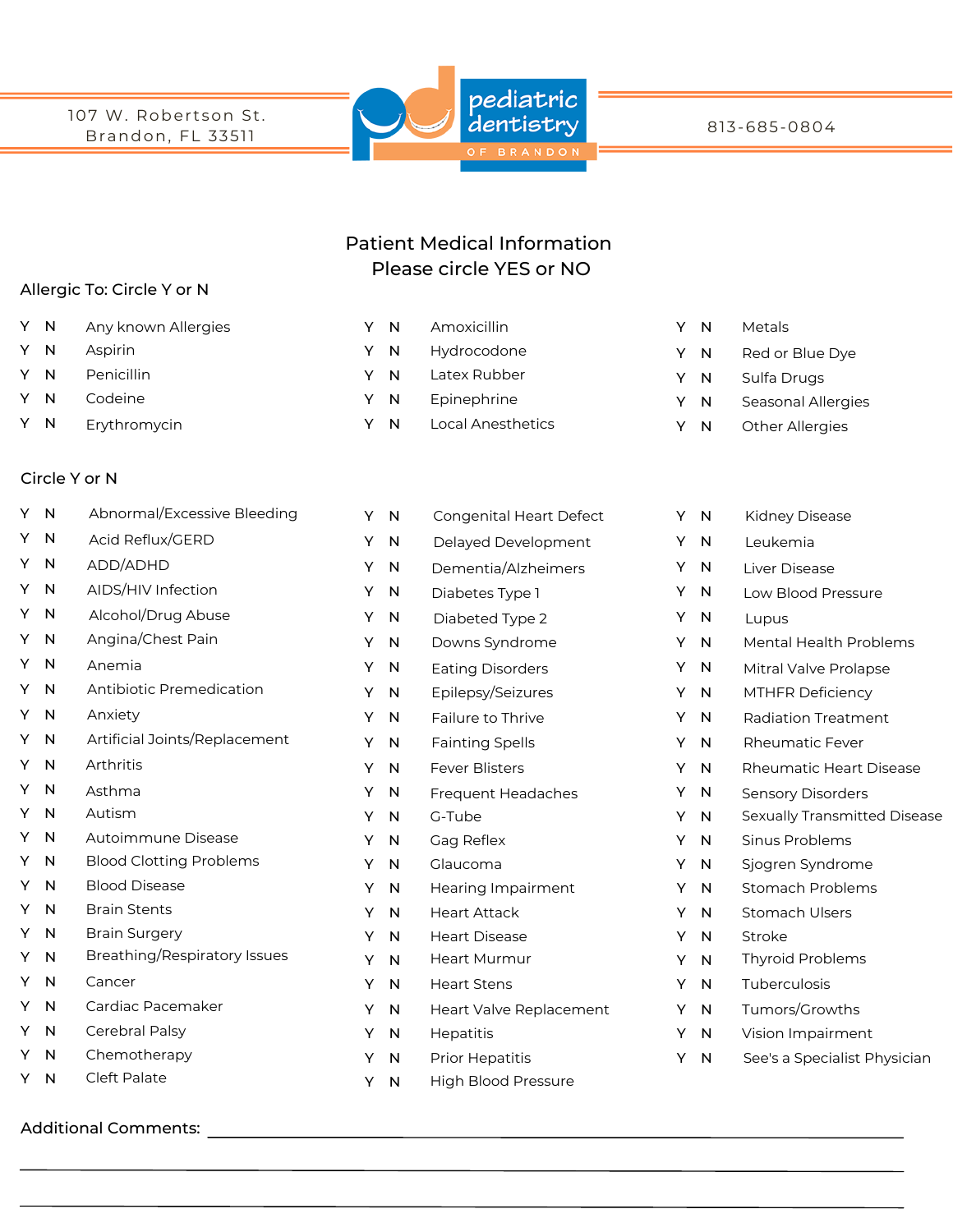107 W. Robertson St. Brandon, FL 33511



813-685-0804

# Dental Questionnaire

Name of the person filling out this form: Relationship to the patient:

| Name of the patient's previous dentist and office phone number:                    |    |                           |       |
|------------------------------------------------------------------------------------|----|---------------------------|-------|
| Date of the patient's last cleaning and exam:                                      |    |                           |       |
| Date of the patient's last full series of Panoramic x-rays:                        |    |                           |       |
| Date of the patient's last cavity detection (bitewing) x-rays:                     |    |                           |       |
| What is the purpose for the patient's visit today?                                 |    |                           |       |
| Does the patient regularly use dental floss?                                       |    |                           |       |
| How many times a day for the patient brush?                                        |    |                           |       |
| Does the patient's gums bleed while brushing or flossing?                          |    | Y N                       |       |
| Are the patients teeth sensitive to hot, cold or sweets?                           | Y  | N                         |       |
| Does food catch between the patient's teeth?                                       | Y  | N                         |       |
| Does the patient have unpleasant taste or odor in their teeth/mouth?               | Y  | N                         |       |
| Does the patient notice popping, clicking or soreness of the jaws or joints?       | Y  | N                         |       |
| Does the patient clench or grind their teeth?                                      | Y  | N                         |       |
| Does the patient ever have difficulty in opening their mouth widely?               | Y  | N                         |       |
| Has the patient ever had orthodontic treatment? If yes, when?                      | Y  | N                         |       |
| What, if anything, would the patient like to improve about their smile?            | Y. | N                         |       |
|                                                                                    |    |                           |       |
| <b>CHILDREN ONLY</b>                                                               |    |                           |       |
| Is the patient's water fluoridated?                                                | Y  | N                         |       |
| Does the patient take fluoride supplements?                                        | Y. | N                         |       |
| Does the patient have speech problems?                                             | Y. | N                         |       |
| Circle if the patient has or has previously had any of these habits?               |    |                           |       |
| None Known Thumb/Finger Sucking<br>Pacifier Bottle Tongue Thrust Nail Biting       |    | Chewing Inanimate Objects | Other |
| <b>ADULTS ONLY</b>                                                                 |    |                           |       |
| Does the patient have, or have they ever been told, they have Periodontal Disease? | Y  | N                         |       |
| Has the patient has any periodontal therapy such as deep cleanings or surgery?     | Y. | N                         |       |
| If yes, what & when?                                                               |    |                           |       |
| Does the patient have any loose teeth                                              |    | Y N                       |       |
| Does the patient have missing teeth they would like replaced?                      | Y  | N                         |       |
| Does the patient wear dentures or partials? If yes, are they happy with them?      | Y  | N                         |       |
|                                                                                    |    |                           |       |

## **ADDITIONAL COMMENTS:**